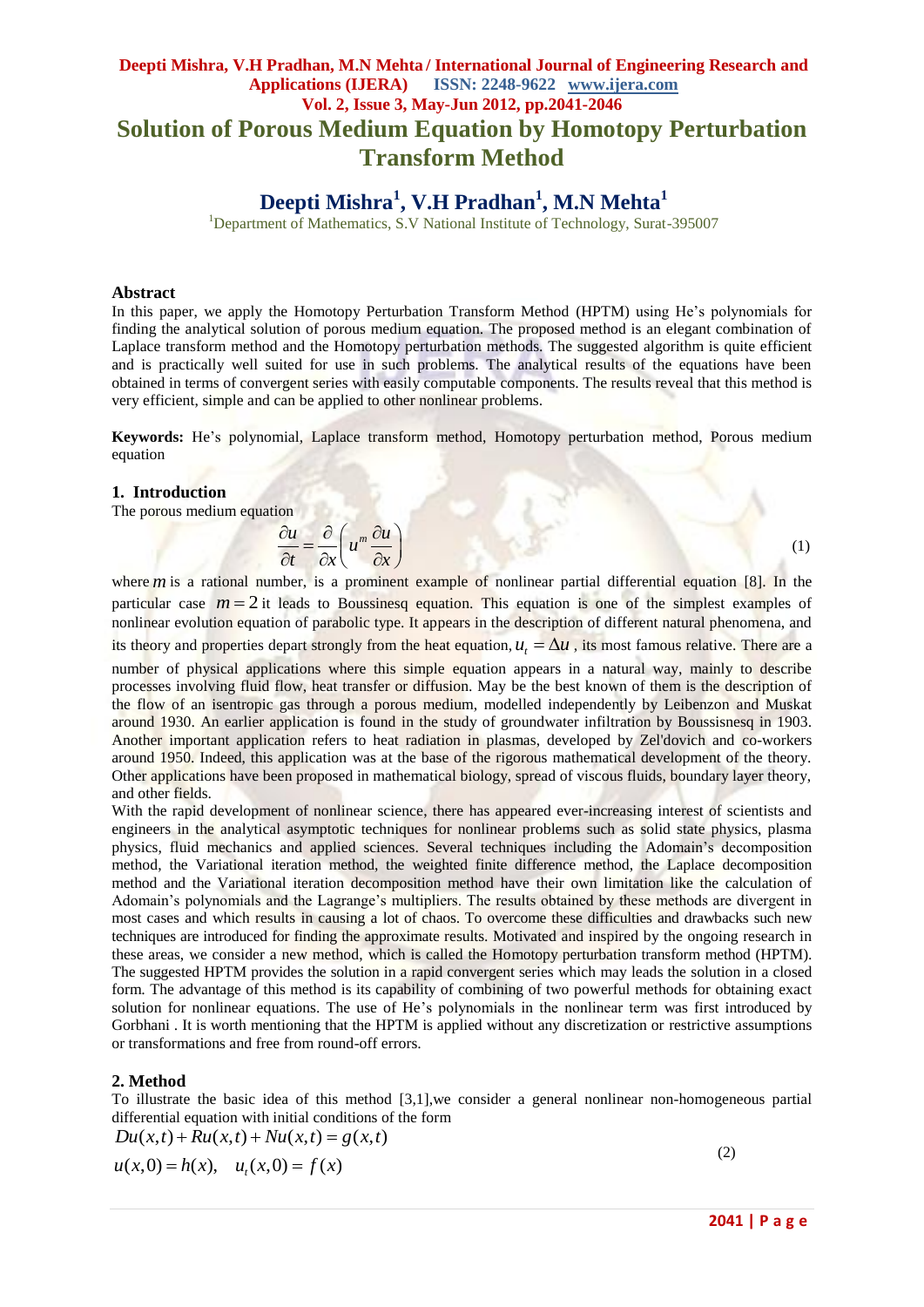#### **Deepti Mishra, V.H Pradhan, M.N Mehta / International Journal of Engineering Research and Applications (IJERA) ISSN: 2248-9622 www.ijera.com Vol. 2, Issue 3, May-Jun 2012, pp.2041-2046**

Where  $D$  is the second order linear differential operator 2  $D = \frac{b}{\partial t^2}$  $=\frac{\partial}{\partial t}$  $\widehat{o}$ , *R* is the linear differential operator of less

order than *D*, *N* represent the general non-linear differential operator and  $g(x,t)$  is the source term. Taking<br>the Laplace transform (denoted by L) on both side of Eq(2):<br> $L[Du(x,t)] + L[Ru(x,t)] + L[Mu(x,t)] = L[g(x,t)]$  (3) the Laplace transform (denoted by L) on both side of  $Eq(2)$ :

$$
L[Du(x,t)] + L[Ru(x,t)] + L[Nu(x,t)] = L[g(x,t)]
$$
  
Using the differentiation property of the Laplace transform [2] we have

the Laplace transform (denoted by L) on both side of Eq(2):  
\n
$$
L[Du(x,t)] + L[Ru(x,t)] + L[Nu(x,t)] = L[g(x,t)]
$$
\nUsing the differentiation property of the Laplace transform, [2] we have  
\n
$$
L[u(x,t)] = \frac{h(x)}{s} + \frac{f(x)}{s^2} - \frac{1}{s^2}L[Ru(x,t)] + \frac{1}{s^2}L[g(x,t)] - \frac{1}{s^2}L[Nu(x,t)]
$$
\n(4)  
\nOperating with the Laplace inverse on both side of Eq.(4) gives

Operating with the Laplace inverse on both side of Eq.(4) gives  
\n
$$
u(x,t) = G(x,t) - L^{-1} \left[ \frac{1}{s^2} L \left[ Ru(x,t) + Nu(x,t) \right] \right]
$$
\n(5)

Where  $G(x,t)$  represent the term arising from the source term and the prescribed initial conditions. Now, we apply the homotopy perturbation method [7,9]

$$
u(x,t) = \sum_{n=0}^{\infty} p^n u_n(x,t)
$$
 (6)

And the nonlinear term can be decomposed as

$$
Nu(x,t) = \sum_{n=0}^{\infty} p^n H_n(u)
$$
\n(7)

$$
Nu(x,t) = \sum_{n=0} p^{n} H_{n}(u)
$$
  
For some He's polynomial  $H_{n}$  that are given by  

$$
H_{n}(u_{0},...,u_{n}) = \frac{1}{n!} \frac{\partial^{n}}{\partial p^{n}} \left[ N \left( \sum_{i=0}^{\infty} \left( p^{i} u_{i} \right) \right)_{p=0}, n = 0,1,2,3,......
$$

Substituting Eqs.  $(7)$  and  $(6)$  in Eq.  $(5)$  we get

$$
H_n(u_0, \dots, u_n) = \frac{1}{n!} \frac{\partial}{\partial p^n} \left[ N \left( \sum_{i=0}^n \left( p^t u_i \right) \right]_{p=0}, n = 0, 1, 2, 3, \dots
$$
  
\nSubstituting Eqs. (7) and (6) in Eq. (5) we get  
\n
$$
\sum_{n=0}^{\infty} p^n u_n(x, t) = G(x, t) - p \left( L^{-1} \left[ \frac{1}{s^2} L \left[ R \sum_{n=0}^{\infty} p^n u_n(x, t) + \sum_{n=0}^{\infty} p^n H_n(u) \right] \right] \right)
$$
\n(B)

This is the coupling of the Laplace transform and the homotopy perturbation method using He's polynomial. Comparing the coefficient of like powers of *p*, the following approximations are obtained [4]<br>  $p^0$ :  $u_0(x,t) = -\frac{1}{c^2} L[Ru_0(x,t) + H_0(u)]$ 

$$
p^{0}: u_{0}(x,t) = -\frac{1}{s^{2}} L[Ru_{0}(x,t) + H_{0}(u)]
$$
  
\n
$$
p^{1}: u_{1}(x,t) = -\frac{1}{s^{2}} L[Ru_{1}(x,t) + H_{0}(u)]
$$
  
\n
$$
p^{2}: u_{2}(x,t) = -\frac{1}{s^{2}} L[Ru_{1}(x,t) + H_{1}(u)]
$$
  
\n
$$
p^{3}: u_{3}(x,t) = -\frac{1}{s^{2}} L[Ru_{2}(x,t) + H_{2}(u)]
$$
\n(9)

The best approximations for the solutions are

$$
u = \lim_{p \to 1} u_n = u_0 + u_1 + u_{2 + \dots}
$$
\n(10)

#### **4. Applications**

**Example 1.** Let us take  $m = -1$  in equation (1), we get

$$
\frac{\partial u}{\partial t} = \frac{\partial}{\partial x} \left( (u)^{-1} \frac{\partial u}{\partial x} \right)
$$
(11)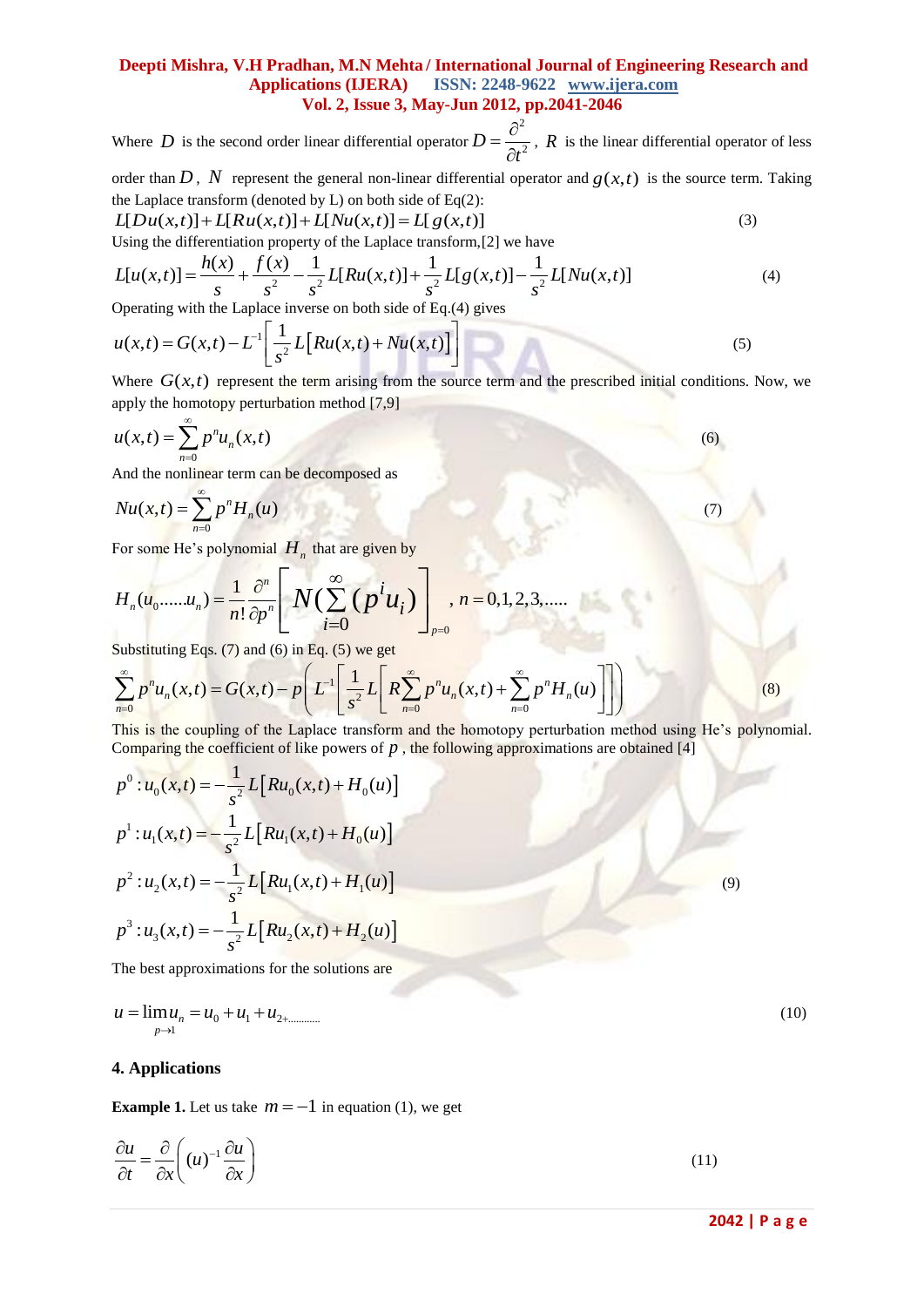#### **Deepti Mishra, V.H Pradhan, M.N Mehta / International Journal of Engineering Research and Applications (IJERA) ISSN: 2248-9622 www.ijera.com Vol. 2, Issue 3, May-Jun 2012, pp.2041-2046**

With initial condition as  $u(x,0) = \frac{1}{x}$ *x*  $=$ 

Exact solution [4] of this equation is  $u(x,t) = (c_1x - c_1^2t + c_2)^{-1}$  with the values of arbitrary constants taken as  $c_1 = 1$  and  $c_2 = 0$  solution becomes

$$
u(x,t) = \frac{1}{x-t}
$$
 (12)

Using HPTM we can find solution by applying Laplace transform on both side of equation (11) subject to the initial condition<br> $L\left[\frac{\partial u}{\partial u}\right] = L\left[(u^{-1})\left(\frac{\partial^2 u}{\partial u}\right)\right] - L\left[(u^{-2})\left(\frac{\partial u}{\partial u}\right)^2\right]$ initial condition

mulai conduloh  

$$
L\left[\frac{\partial u}{\partial t}\right] = L\left[\left(u^{-1}\right)\left(\frac{\partial^2 u}{\partial x^2}\right)\right] - L\left[\left(u^{-2}\right)\left(\frac{\partial u}{\partial x}\right)^2\right]
$$
(13)

This can be written as

This can be written as  
\n
$$
[su(x, s) - u(x, 0)] = L\left[ (u^{-1}) \left( \frac{\partial^2 u}{\partial x^2} \right) \right] - L\left[ (u^{-2}) \left( \frac{\partial u}{\partial x} \right)^2 \right]
$$
\n(13)

On applying the above specified initial condition we get  
\n
$$
su(x, s) - \left(\frac{1}{x}\right) = L\left[\left(u^{-1}\right)\left(\frac{\partial^2 u}{\partial x^2}\right)\right] - L\left[\left(u^{-2}\right)\left(\frac{\partial u}{\partial x}\right)^2\right]
$$
\n
$$
u(x, s) = \frac{1}{s} \left(\frac{1}{x}\right) + \frac{1}{s} L\left[\left(u^{-1}\right)\left(\frac{\partial^2 u}{\partial x^2}\right)\right] - \frac{1}{s} L\left[\left(u^{-2}\right)\left(\frac{\partial u}{\partial x}\right)^2\right]
$$
\n
$$
u(x, s) = \frac{1}{s} \left(\frac{1}{x}\right) + \frac{1}{s} L\left[\left(u^{-1}\right)\left(\frac{\partial^2 u}{\partial x^2}\right)\right] - \frac{1}{s} L\left[\left(u^{-2}\right)\left(\frac{\partial u}{\partial x}\right)^2\right]
$$
\n(16)

Taking Inverse Laplace Transform on both sides we get  
\n
$$
L^{-1}\left[u(x,s)\right] = L^{-1}\left[\frac{1}{s}L\left[(u^{-1})\left(\frac{\partial^2 u}{\partial x^2}\right)\right]\right] - L^{-1}\left[\frac{1}{s}L\left[(u^{-2})\left(\frac{\partial u}{\partial x}\right)^2\right]\right]
$$
\n
$$
u(x,t) = L^{-1}\left[\frac{1}{s}L\left[(u^{-1})\left(\frac{\partial^2 u}{\partial x^2}\right)\right]\right] - L^{-1}\left[\frac{1}{s}L\left[(u^{-2})\left(\frac{\partial u}{\partial x}\right)^2\right]\right]
$$

Now we apply the homotopy perturbation method in the form

$$
u(x,t) = \sum_{n=0}^{\infty} p^n \left( u_n(x,t) \right) \tag{19}
$$

Using Binomial expansion and He's Approximation, equation (18) reduces to

$$
u(x,t) = \sum_{n=0}^{\infty} p^n \left( u_n(x,t) \right)
$$
  
\nUsing Binomial expansion and He's Approximation, equation (18) reduces to  
\n
$$
\sum_{n=0}^{\infty} p^n \left( u_n(x,t) \right) = L^{-1} \left[ \frac{1}{s} L \left[ \left( \sum_{n=0}^{\infty} p^n \left( u_n(x,t) \right) \right)^{-1} \right] \left( \sum_{n=0}^{\infty} p^n \left( u_n(x,t) \right) \right) \right]
$$
\n
$$
- L^{-1} \left[ \frac{1}{s} L \left[ \left( \sum_{n=0}^{\infty} p^n \left( u_n(x,t) \right) \right)^{-2} \right] \left( \sum_{n=0}^{\infty} p^n \left( u_n(x,t) \right) \right) \right]^2 \right]
$$
\n
$$
(20)
$$

This can be written in expanded form as

(17)

 $(18)$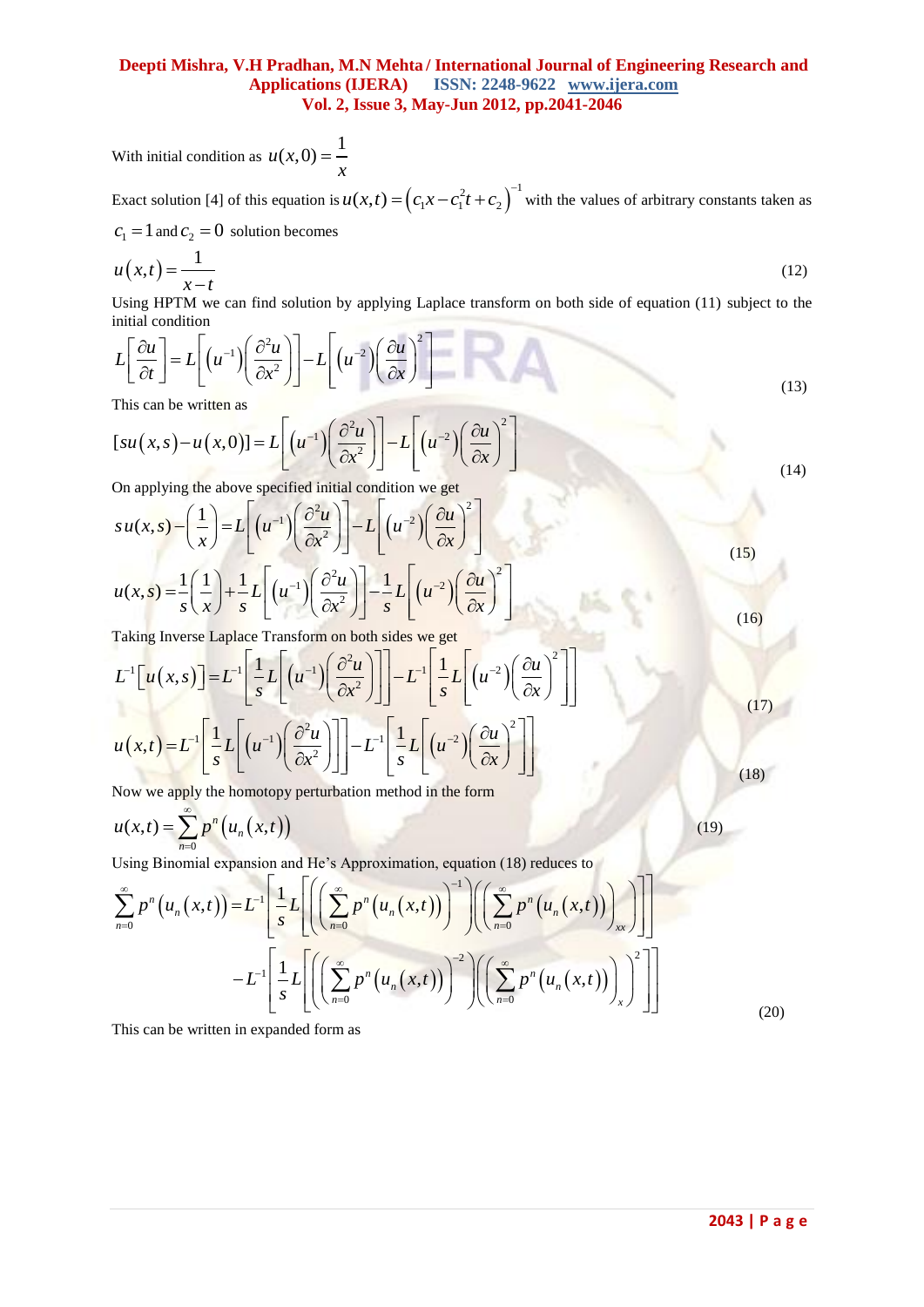# **Deepti Mishra, V.H Pradhan, M.N Mehta / International Journal of Engineering Research and**

**Deepti Mishra, V.H Pradhan, M.N Mehta/ International Journal of Engineering Research and  
\n**Applications (IJERA)** ISSN: 2248-9622 www.ijera.com  
\nVol. 2, Issue 3, May-Jun 2012, pp.2041-2046  
\n
$$
u_0 + pu_1 + p^2 u_2 + .... = \left(\frac{1}{x}\right) + pL^{-1} \left[\frac{1}{s}L\left[\left((u_0 + pu_1 + p^2 u_2 + ..)\right)^{-1} + \frac{1}{s}\left[\left(\frac{\partial^2 u_0}{\partial x^2} + p \frac{\partial^2 u_1}{\partial x^2} + p^2 \frac{\partial^2 u_2}{\partial x^2} + ...\right)\right]\right]
$$
\n
$$
- pL^{-1} \left[\frac{1}{s}L\left[\left((u_0 + pu_1 + p^2 u_2 + ..)\right)^{-2}\left(\left(\frac{\partial u_0}{\partial x} + p \frac{\partial u_1}{\partial x} + p^2 \frac{\partial u_2}{\partial x} + ...\right)^2\right)\right]\right]
$$
\n(21)**

Comparing the coefficient of various power of p, we get

$$
p^{0}: u_{0}(x,t) = \frac{1}{x}
$$
\n
$$
p^{1}: u_{0}(x,t) = L^{-1} \left[ \frac{1}{s} L \left[ (u_{0})^{-1} \left( \frac{\partial^{2} u_{0}}{\partial x^{2}} \right) \right] \right] - L^{-1} \left[ \frac{1}{s} L \left[ \left( (u_{0})^{-2} \left( \frac{\partial u_{0}}{\partial x} \right)^{2} \right) \right] \right]
$$
\n
$$
p^{2}: u_{2}(x,t) = L^{-1} \left[ \frac{1}{s} L \left[ (u_{0})^{-1} \left( \frac{\partial^{2} u_{1}}{\partial x^{2}} - \frac{\partial^{2} u_{0}}{\partial x^{2}} \left( \frac{u_{1}}{u_{0}} \right) \right) \right] \right] - L^{-1} \left[ \frac{1}{s} L \left[ (u_{0})^{-2} \left( 2 \left( \frac{\partial u_{0}}{\partial x} \right) \left( \frac{\partial u_{1}}{\partial x} \right) - 2 \left( \frac{\partial u_{0}}{\partial x} \right)^{2} \left( \frac{u_{1}}{u_{0}} \right) \right] \right] \right]
$$
\nProceeding in similar manner we can obtain further values, substituting above values in equation (10) we get

Proceeding in similar manner we can obtain further values, substituting above values in equation (10) we get

solution in the form of a series  

$$
u(x,t) = \frac{1}{x} + \frac{t}{x^2} + \frac{t^2}{x^3} + \frac{t^3}{x^4} + \dots
$$
 (23)

Which is the exact solution obtained in (12) in the closed form.

#### **Example 2.** When  $m = 1$ , Eq. (1) becomes

$$
\frac{\partial u}{\partial t} = \frac{\partial}{\partial x} \left( u \frac{\partial u}{\partial x} \right)
$$
\n(24)

With initial condition  $u(x,0) = x$ 

Apply Laplace transform on both the sides of Eq. (24) subject to the initial condition  
\n
$$
L\left[\frac{\partial u}{\partial t}\right] = L\left[\left(\frac{\partial u}{\partial x}\right)^2\right] + L\left[u\frac{\partial^2 u}{\partial x^2}\right]
$$
\nThis can be written on applying the above specified initial condition as\n(25)

This can be written on applying the above specified initial condition as  
\n
$$
u(x, s) = \frac{1}{s}(x) + \frac{1}{s}L\left[\left(\frac{\partial u}{\partial x}\right)^2 + \frac{1}{s}L\left[\left(u\frac{\partial^2 u}{\partial x^2}\right)\right]\right]
$$
\n(26)

Taking Inverse Laplace Transform on both sides, we get  
\n
$$
L^{-1}[u(x,s)] = xL^{-1}\left[\frac{1}{s}\right] + L^{-1}\left[\frac{1}{s}L\left[\left(\frac{\partial u}{\partial x}\right)^2 + \left(u\frac{\partial^2 u}{\partial x^2}\right)\right]\right]
$$
\n
$$
u(x,t) = x + L^{-1}\left[\frac{1}{s}L\left[\left(\frac{\partial u}{\partial x}\right)^2 + \left(u\frac{\partial^2 u}{\partial x^2}\right)\right]\right]
$$
\n(27)

$$
u(x,t) = x + L^{-1} \left[ \frac{1}{s} L \left[ \left( \frac{\partial u}{\partial x} \right)^2 + \left( u \frac{\partial^2 u}{\partial x^2} \right) \right] \right]
$$
(28)

Now on applying the homotopy perturbation method in the form

$$
u(x,t) = \sum_{n=0}^{\infty} p^n \left( u_n(x,t) \right) \tag{29}
$$

Equation (28) can be reduces to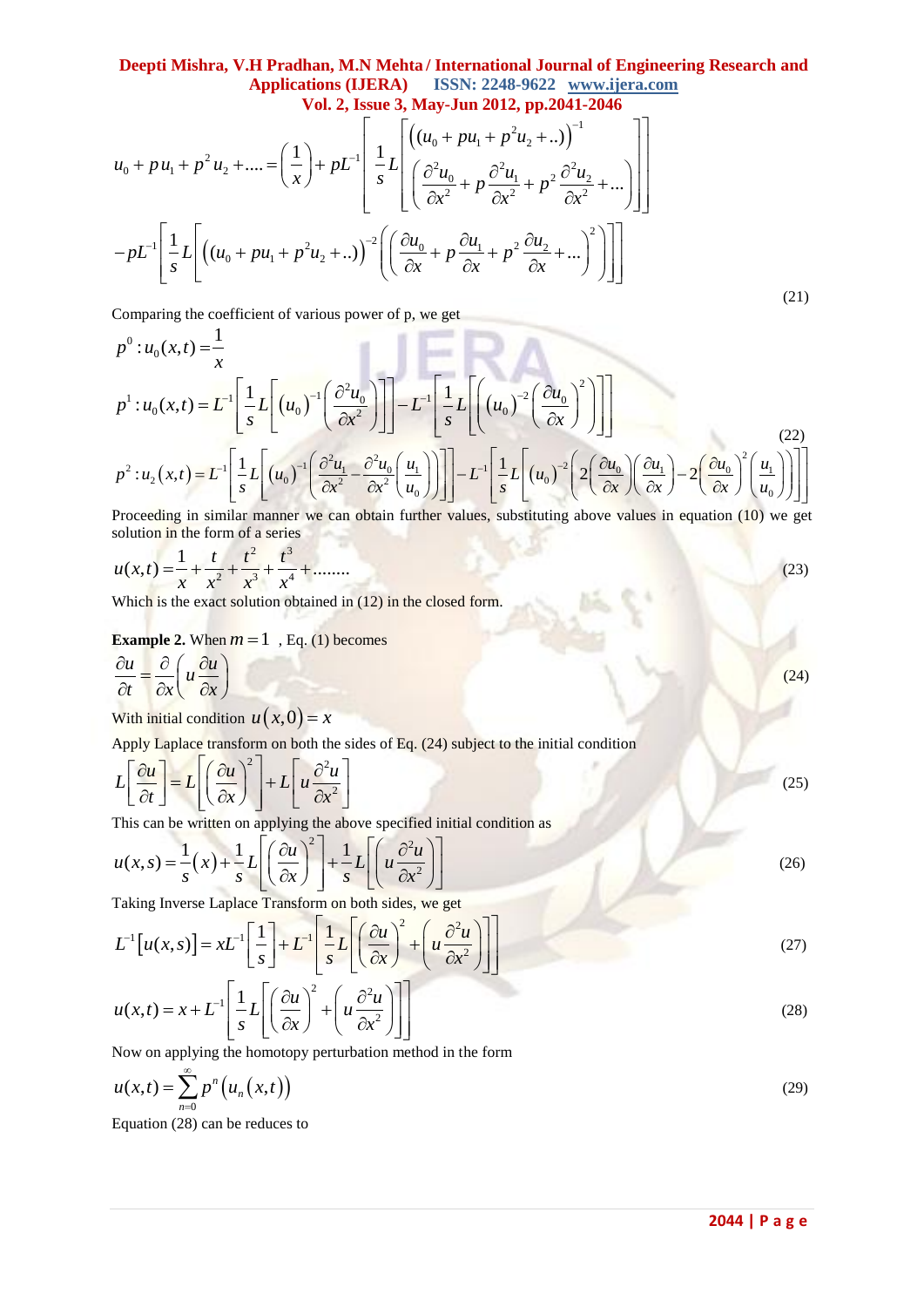## **Deepti Mishra, V.H Pradhan, M.N Mehta / International Journal of Engineering Research and Applications (IJERA) ISSN: 2248-9622 www.ijera.com**

**Vol. 2, Issue 3, May-Jun 2012, pp.2041-2046**

**Deepti Mishra, V.H Pradhan, M.N Mehta/ International Journal of Engineering Research and Applications (IJERA)** ISSN: 2248-9622 www.ijera.com Vol. 2, Issue 3, May-Jun 2012, pp.2041-2046\n
$$
\sum_{n=0}^{\infty} p^n \left( u_n(x,t) \right) = x + L^{-1} \left[ \frac{1}{s} L \left[ \left( \sum_{n=0}^{\infty} p^n \left( u_n(x,t) \right) \right)_x \right)^2 + \left[ \left( \sum_{n=0}^{\infty} p^n \left( u_n(x,t) \right) \right)_x \right]^2 + \left[ \left( \sum_{n=0}^{\infty} p^n \left( u_n(x,t) \right) \right)_x \right]^2 \right]
$$
\nOn expansion of equation (30) and comparing the coefficient of various powers of *D*, we get

On expansion of equation (30) and comparing the coefficient of various powers of  $p$ , we get

$$
p^{0}:u_{0}(x,t)=x
$$
\n
$$
p^{1}:u_{0}(x,t)=L^{-1}\left[\frac{1}{s}L\left[\left(\frac{\partial u_{0}}{\partial x}\right)^{2}\right]\right]+L^{-1}\left[\frac{1}{s}L\left[\left(u_{0}\frac{\partial^{2}u_{0}}{\partial x^{2}}\right]\right]\right]
$$
\n
$$
p^{2}:u_{2}(x,t)=L^{-1}\left[\frac{1}{s}L\left[2\left(\frac{\partial u_{0}}{\partial x}\right)\left(\frac{\partial u_{1}}{\partial x}\right)\right]\right]+L^{-1}\left[\frac{1}{s}L\left[\left(u_{1}\frac{\partial^{2}u_{0}}{\partial x^{2}}+u_{0}\frac{\partial^{2}u_{1}}{\partial x^{2}}\right]\right]\right]
$$
\n(31)

In this case the values obtained as  $u_0 = x$ ,  $u_1 = t$  and  $u_2 = 0$  which follows  $u_n(x,t) = 0$  for  $n \ge 2$ . Putting these values in  $(10)$  we get the solution as

$$
u(x,t) = x+t
$$
\nThis is some set between given in [6].

\n(32)

This is same as the exact solution given in [6]

**Example 3.** Let  $m = -4/3$ , Eq. (1) attains

$$
\frac{\partial u}{\partial t} = \frac{\partial}{\partial x} \left( u^{-4/3} \frac{\partial u}{\partial x} \right)
$$
\nThe exact solution to Eq.(33) is given by [5]

 $u(x,t) = (2c_1x - 3c_1^2t + c_2)^{-3/4}$ , where  $c_1 = 1$  and  $c_2 = 0$  is taken for simplicity, it reduces to  $u(x,t) = (2x-3t)^{-3/4}$  (34)

Applying the same procedure again on Eq. (33) subject to the initial condition  $u(x,0) = (2x)^{-3/4}$ (35)

(35)  
\nWe get, 
$$
p^0: u_0(x,t) = (2x)^{-3/4}
$$
  
\n
$$
p^1: u_0(x,t) = L^{-1} \left[ \frac{1}{s} L \left[ (u_0)^{-4/3} \left( \frac{\partial^2 u_0}{\partial x^2} \right) \right] - L^{-1} \left[ \frac{1}{s} L \left[ \left( \frac{4}{3} \right) \left( (u_0)^{-7/3} \left( \frac{\partial u_0}{\partial x} \right)^2 \right) \right] \right]
$$
\n
$$
p^2: u_2(x,t) = L^{-1} \left[ \frac{1}{s} L \left[ (u_0)^{-4/3} \left( \frac{\partial^2 u_1}{\partial x^2} - \left( \frac{4}{3} \right) \frac{\partial^2 u_0}{\partial x^2} \left( \frac{u_1}{u_0} \right) \right) \right] \right]
$$
\n
$$
- L^{-1} \left[ \frac{1}{s} L \left[ \left( \frac{4}{3} \right) (u_0)^{-7/3} \left( 2 \left( \frac{\partial u_0}{\partial x} \right) \left( \frac{\partial u_1}{\partial x} \right) - \frac{7}{3} \left( \frac{\partial u_0}{\partial x} \right)^2 \left( \frac{u_1}{u_0} \right) \right) \right] \right]
$$
\n(36)

On solving above we get values as  $u_0 = (2x)^{-3/4}$ ,  $u_1 = 9 \times 2^{-15/4} \times x^{-7/4} \times t$ ,  $u_2 = 189 \times 2^{-31/4} \times x^{-11/4} \times t^2$ and so on. Substituting these terms in Eq. (11), one obtains  $u(x,t) = u_0(x,t) + u_1(x,t) + u_2(x,t) + ...$ 

$$
u(x,t) = u_0(x,t) + u_1(x,t) + u_2(x,t) + \dots
$$
  
=  $(2x)^{-3/4} + 9 \times 2^{-15/4} x^{-7/4} t + 189 \times 2^{-31/4} x^{-11/4} t^2 + \dots$  (37)

This gives the exact solution obtained in Eq. (34) in the closed form.